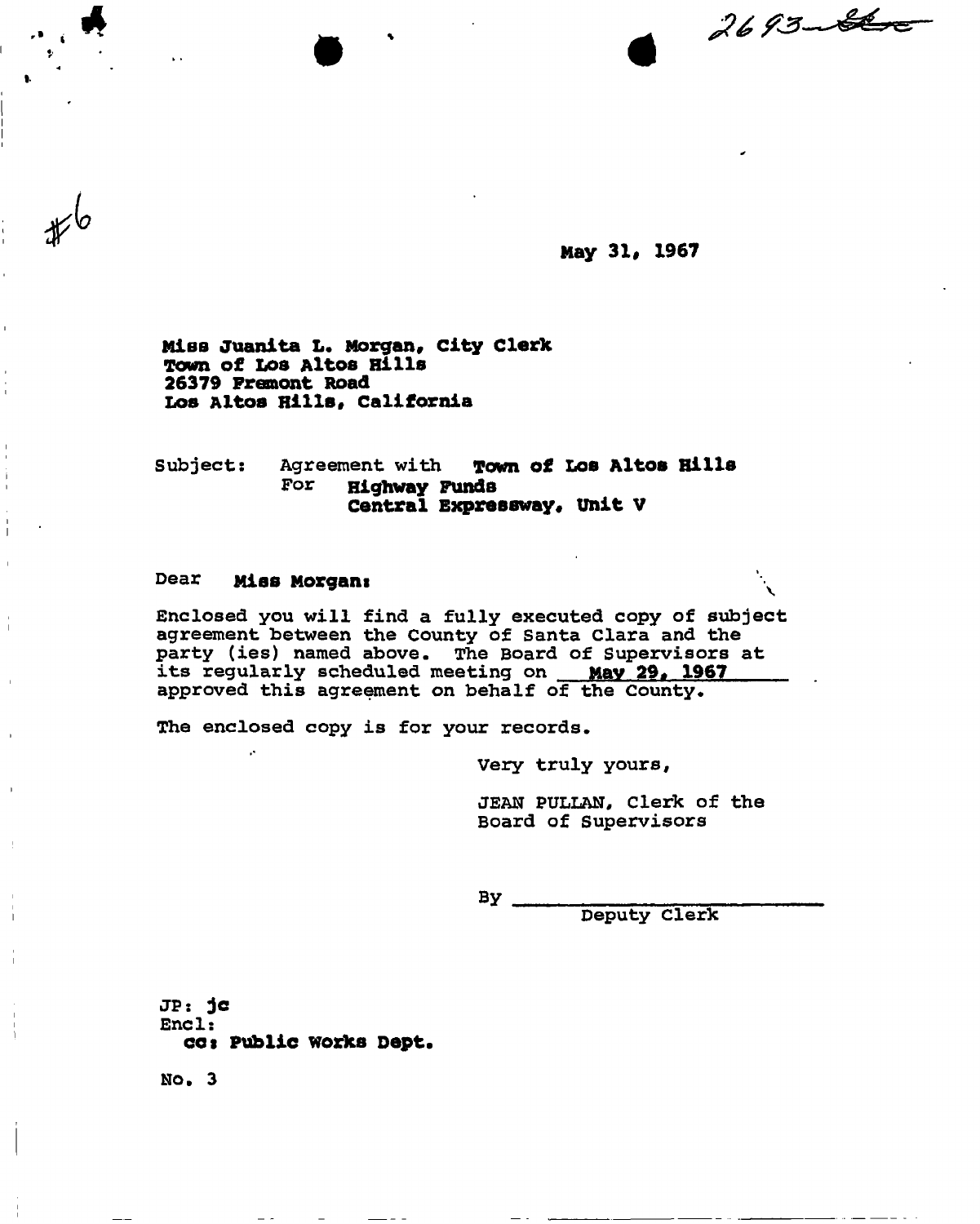### AGREEMENT BETWEEN COUNTY OF SANTA CLARA AND THE TOWN OF LOS ALTOS HILLS RELATIVE TO HIGHWAY FUNDS

 $\bullet$   $\bullet$   $\bullet$   $\bullet$   $\bullet$   $\bullet$ 

This is an agreement between the County of Santa Clara, hereinafter called "County" and the Town of Los Altos Hills hereinafter called "Town".

WHEREAS, Town has funds to which it is entitled under the provisions of Streets and Highways Code Section 186.1 which may revert to the State Highway Fund under the provisions of Section 186.6; and

WHEREAS, County has a qualified project upon which such funds may be spent; and

WHEREAS, Town and County intend by this agreement to authorize the transfer of Town funds to County to be spent on an approved select system project and thereby prevent the loss of such funds from this area.

NOW, THEREFORE, IT IS AGREED:

1. Town agrees to transfer to County SEVENTEEN THOUSAND FIVE HUNDRED AND FIVE DOLLARS (17,505.00) in funds allocated to Town under Streets and Highways Code Section 186.1.

2. County agrees to accept such funds and to expend them on Central Expressway, Unit V, an approved select system project, before June 30, 1967. The County further agrees that County will provide the matching expenditures required by Section 186.5.

3. County agrees to allocate to Town's non-expressway allocation under the 1961 County Highway Bond Program a sum equal to the amount transferred to County. County agrees to expend the increased non-expressway allocation within Town in accordance with the Santa Clara County Expressway Policy Resolution.

4. In the event the Division of Highways of the State of California does not approve this Agreement or the State does not allow County to expend Town funds on Central Expressway Unit V, this agreement shall be of no force or effect and County shall not be obligated to increase the non-expressway allocation to Town under paragraph 3 above.

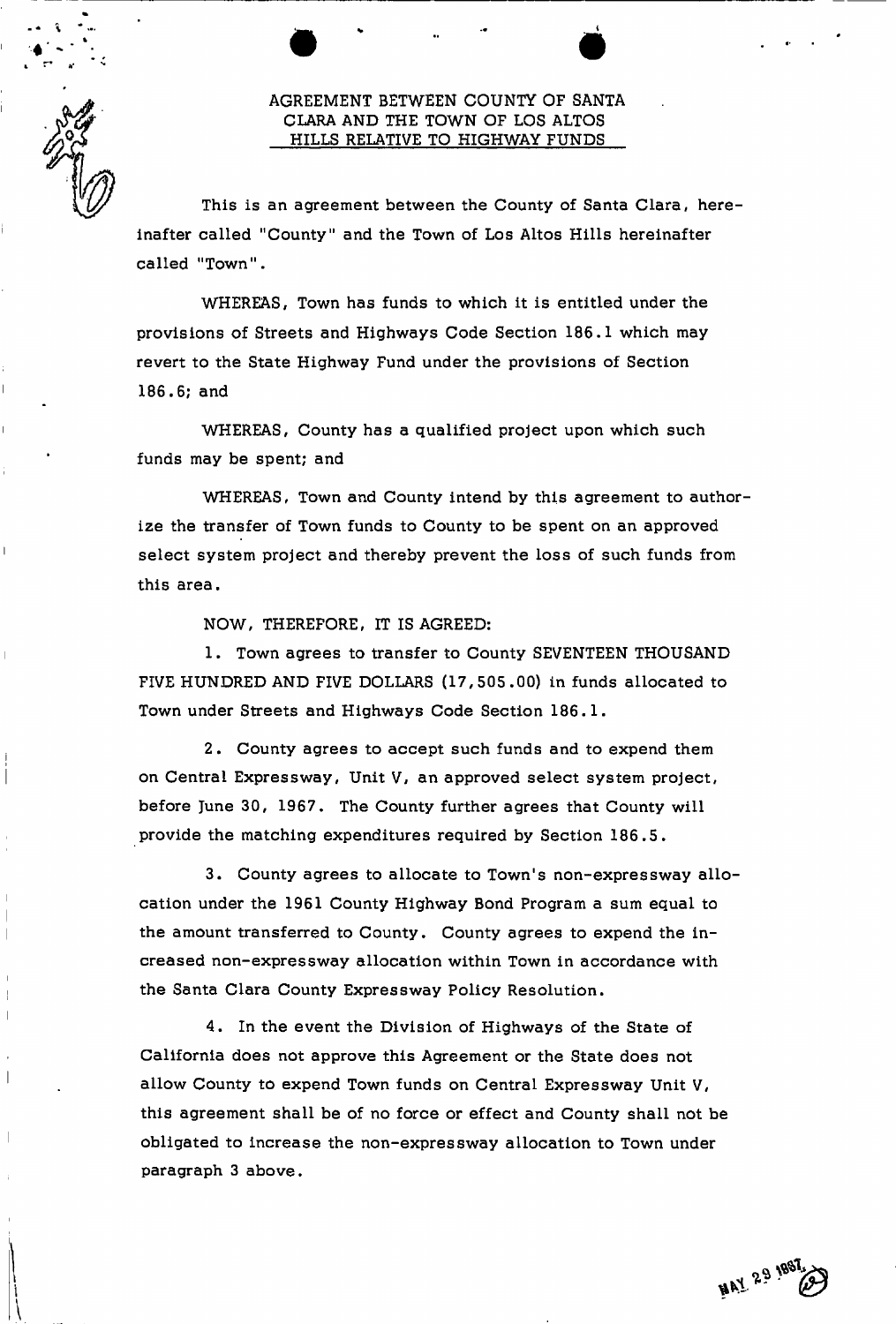Executed by the County of Santa Clara this **MAY 29 1967** 

 $\bullet$   $\bullet$   $\bullet$   $\bullet$ 

COUNTY OF SANTA CLARA  $\lambda$  $By  $fU$ ,  $Y$$ rfiairman, Board of'^SiffJervisors

ATTEST: JEAN PULLAN, Clerk Board of Supervisors

ullan <u>چک</u>

Executed by the Town of Los Altos Hills this  $15th$  day of <u>May</u>, 1967.

TOWN OF LOS ALTOS HILLS

**By.** lyUUCC f **(L .** *KJdLMJUy*  Mayor (|

and

City Manager

ATTEST: City Clerk

 $\overline{\phantom{a}}$ 

APPROVED AS TO FORM:

Strald Strompson 5/19/67

Deputy County Counsel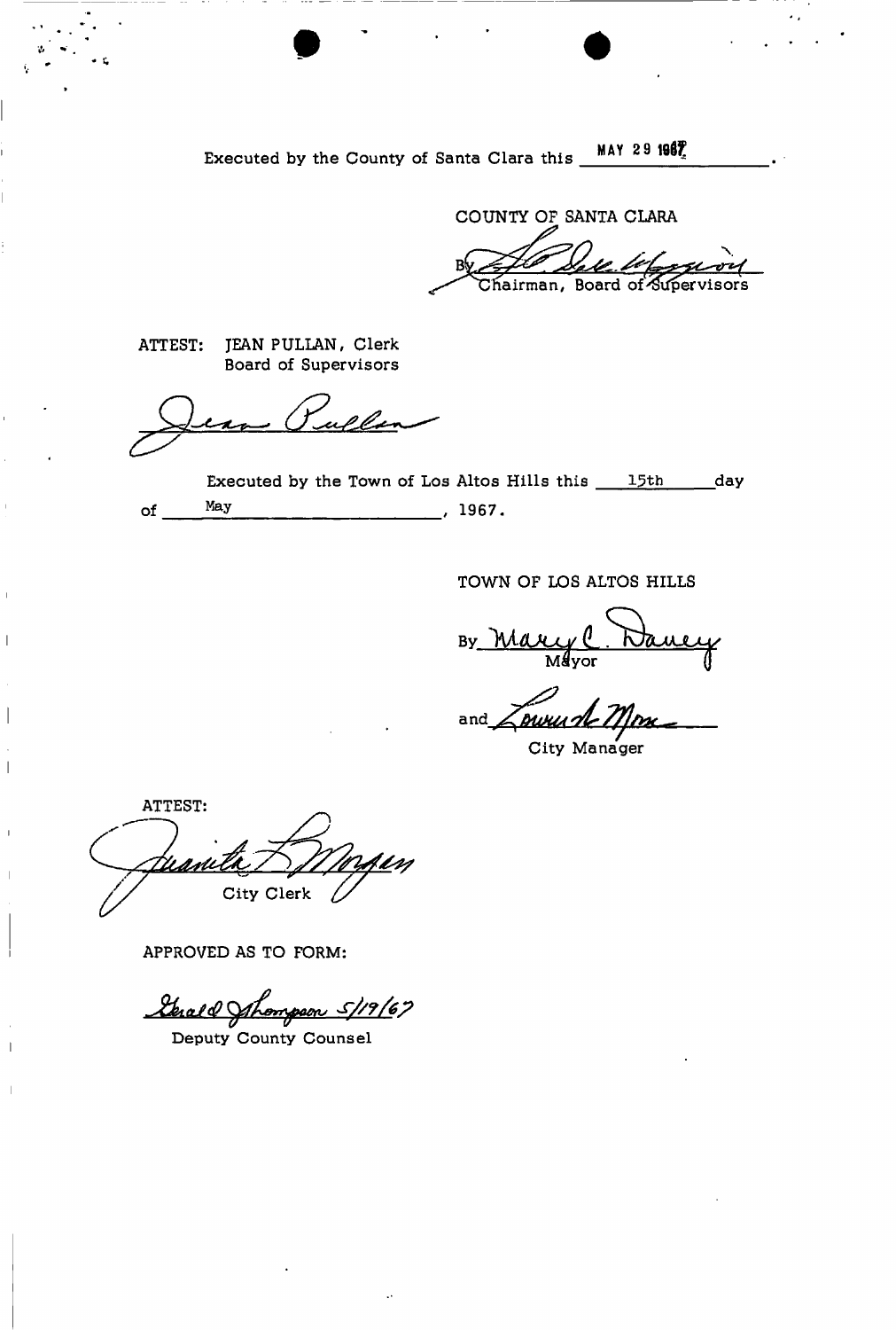## $\mathbf{c}$ Vnty  $\mid$  of santa blara



#### **TRANSMITTAL MEMORANDUM**

**ARTMENT OF PUBLIC WORKS** 

**DATE: May 18, 1967** 

**S.D. 5** 

**FOR:**  BOARD OF SUPERVISORS AGENDA OF May 29 **19 67** 

**FROM: STEFFANI, PUBLIC WORKS, DESIGN** 

**TITLE: AGREEMENT BETWEEN THE. COUNTY OF SANTA CLARA AND THE TOWN OF LOS ALTOS HILLS RELATIVE TO HIGHWAY FUNDS** 

#### **DESCRIPTION:**

**This agreement provides for the transfer of Town's Collier-Unruh Section 186.1 funds (\$17,505.00) to the County of Santa Clara.** 

**The County will expend these funds on an expressway.** 

**The-County will increase Town's non-expressway allocation,** 

**If the State doesn't approve this transfer, this agreement is of no force or effect.** 

**Approval is recommended.** 

**ECS:TAC:nc Attachment** 

|               |                                |   | AGENDA DATA         |
|---------------|--------------------------------|---|---------------------|
|               |                                | D | DATE:               |
|               |                                |   | ITEM NO:            |
|               |                                |   | <b>BOARD ACTION</b> |
| APPROVED:     | in Bassaria (                  |   |                     |
|               | JAMES T. POTT, COUNTY ENGINEER |   |                     |
| 755 REV 10/65 | $PAGE$ of                      |   |                     |
|               |                                |   | MAY 29 1967         |